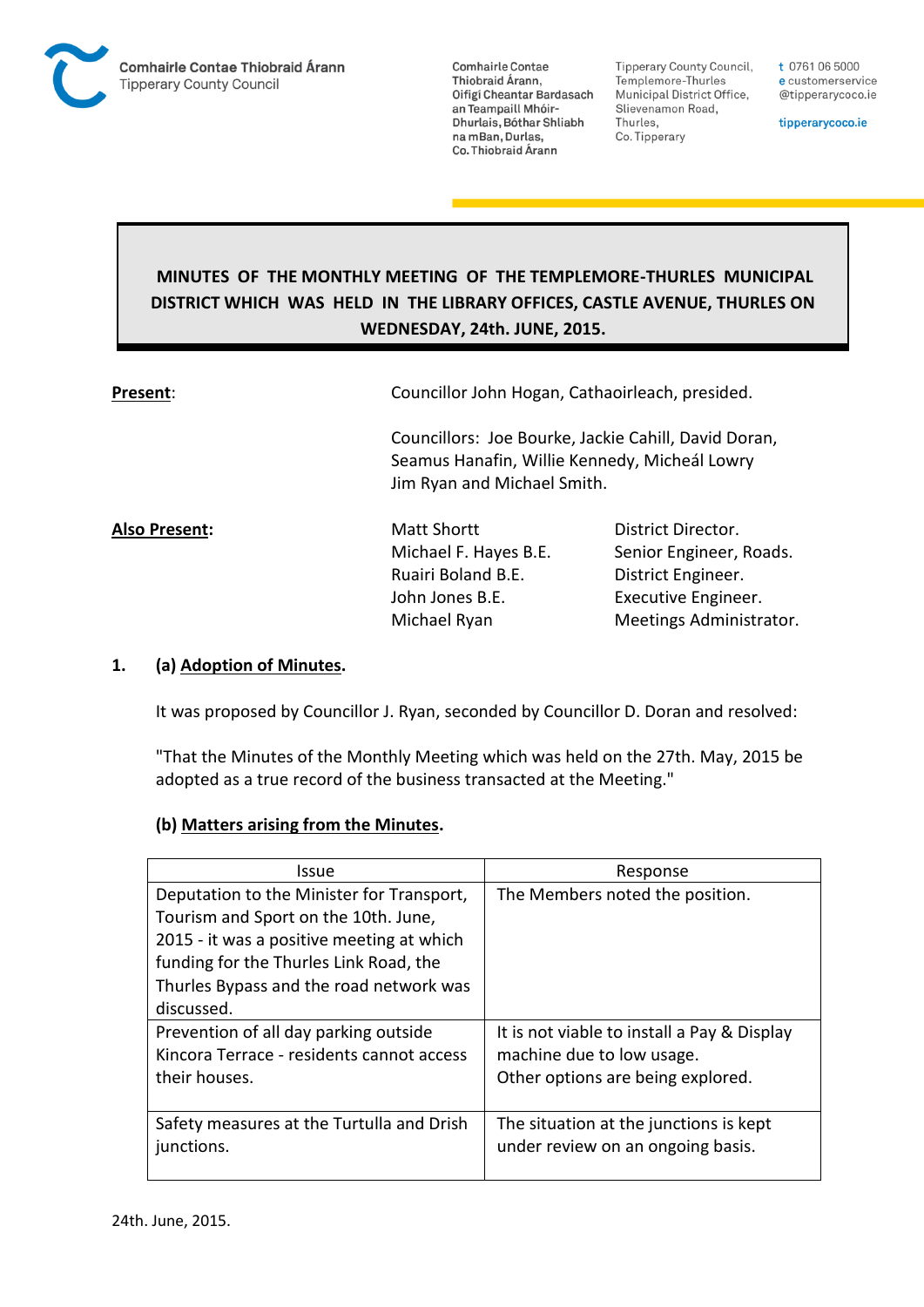**Comhairle Contae** Commante Contae<br>Thiobraid Árann,<br>Oifigí Cheantar Bardasach an Teampaill Mhóir-<br>Dhurlais, Bóthar Shliabh na mBan, Durlas,<br>Co. Thiobraid Árann

Tipperary County Council,<br>Templemore-Thurles<br>Municipal District Office, Slievenamon Road, Thurles, Co. Tipperary

t 0761 06 5000 e customerservice @tipperarycoco.ie

tipperarycoco.ie

| Thurles Regional Water Scheme:<br>Poor standard of the road<br>reinstatement.<br>The reinstatement is confined to the<br>width of the trench only and the<br>adjoining road surface is now<br>deteriorating.<br>Loose chippings on roads are a serious<br>hazard for motorists.<br>The Council was assured that the roads<br>would be left in the same condition as<br>they were in prior to the work<br>commencing.<br>The reinstatement consists of a strip of<br>tar and chippings.<br>There is a serious lack of supervision<br>and adherence to basic health and<br>safety requirements by the Contractor<br>- a number of motorists had near<br>misses.<br>The condition of the roads is<br>particularly poor from the Hurling Field<br>to Tobins Cross and in the Pallas and<br>Cloughmartin areas.<br>The roads will require significant<br>funding over the next few years and<br>this will have a serious impact on the<br>Roads Programme going forward. | The roads will be surveyed and a report<br>prepared for discussion with Irish Water.                                                                                                    |
|---------------------------------------------------------------------------------------------------------------------------------------------------------------------------------------------------------------------------------------------------------------------------------------------------------------------------------------------------------------------------------------------------------------------------------------------------------------------------------------------------------------------------------------------------------------------------------------------------------------------------------------------------------------------------------------------------------------------------------------------------------------------------------------------------------------------------------------------------------------------------------------------------------------------------------------------------------------------|-----------------------------------------------------------------------------------------------------------------------------------------------------------------------------------------|
| Resurfacing of rear access roads at Sean<br>Treacy Avenue and Beechwood Lawns,<br>Thurles.                                                                                                                                                                                                                                                                                                                                                                                                                                                                                                                                                                                                                                                                                                                                                                                                                                                                          | There is no budget for the repair of rear<br>access roads.<br>The Tertiary Roads Allocation must be<br>spent on public roads.                                                           |
| Locks on gates to grass areas adjoining<br>the motorway at Ballymoreen and<br>Coolcroo have been broken and horses<br>allowed into the areas to graze.                                                                                                                                                                                                                                                                                                                                                                                                                                                                                                                                                                                                                                                                                                                                                                                                              | The matter has been referred to the NRA<br>for attention.                                                                                                                               |
| Improved signage on the road to the<br>Briquette Factory at the Ballybeg junction<br>- there has been a number of accidents at<br>the junction.                                                                                                                                                                                                                                                                                                                                                                                                                                                                                                                                                                                                                                                                                                                                                                                                                     | Improved signage and road markings<br>have been provided.<br>The recent accident was caused by a<br>third vehicle overtaking as the first<br>vehicle was turning right at the junction. |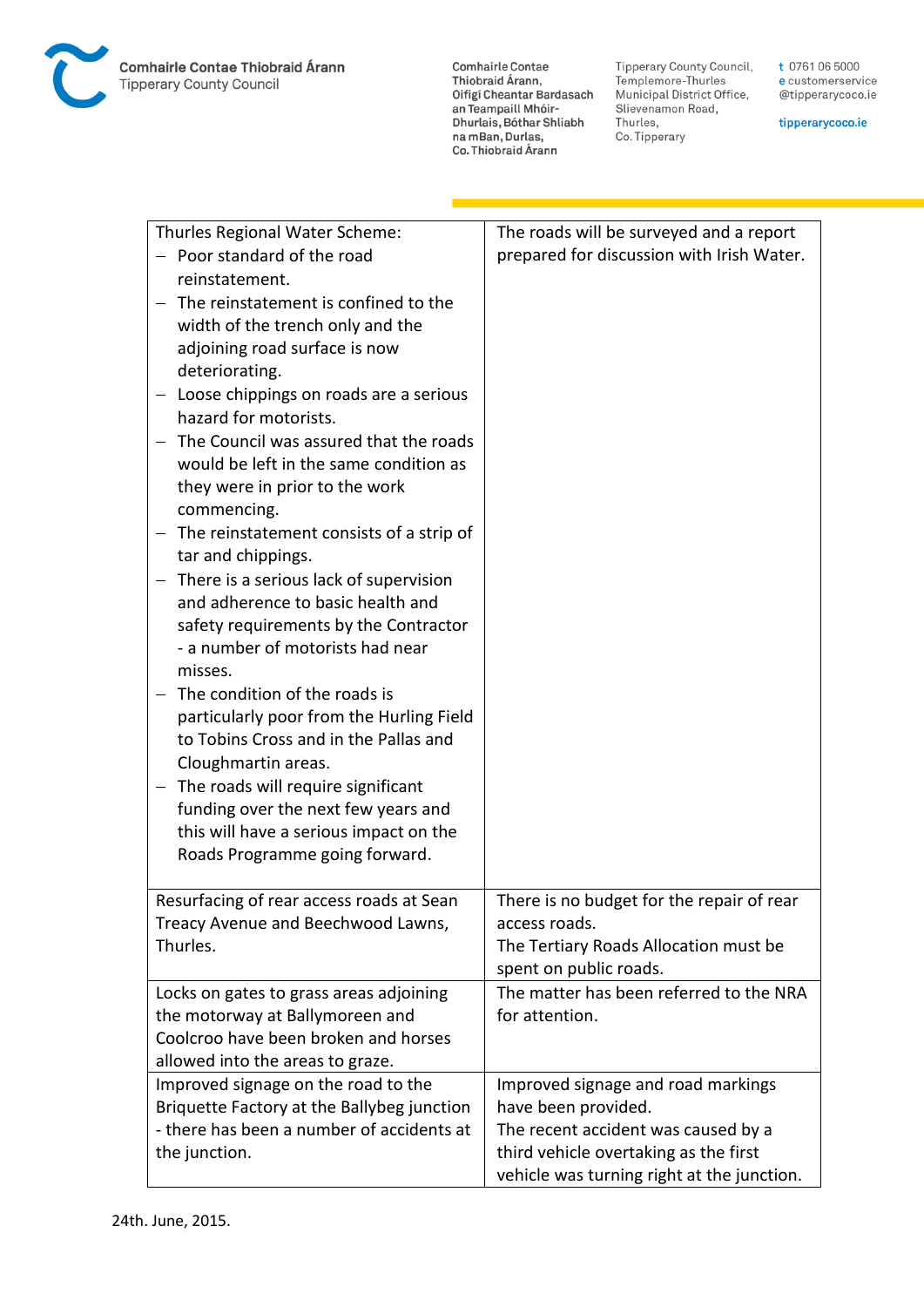

**Comhairle Contae** Thiobraid Árann, Oifigí Cheantar Bardasach an Teampaill Mhóir-Dhurlais, Bóthar Shliabh na mBan, Durlas, Co. Thiobraid Árann

**Tipperary County Council,** Templemore-Thurles Municipal District Office, Slievenamon Road, Thurles, Co. Tipperary

t 0761 06 5000 e customerservice @tipperarycoco.ie

tipperarycoco.ie

| Implementation of traffic calming            | The situation will be examined.           |
|----------------------------------------------|-------------------------------------------|
| measures in the Rosemount Estate,            |                                           |
| Thurles - there are no Stop signs at some    |                                           |
| of the junctions within the estate.          |                                           |
| Extension of the double yellow lines on      | The matter will be attended to as soon as |
| the left hand side of St. Mary's Avenue,     | possible.                                 |
| Thurles.                                     |                                           |
| Request to extend the Templemore Town        | The request will be considered.           |
| Painting Scheme to Mary Street and Bank      |                                           |
| Street.                                      |                                           |
| Replacement of a Yield Right of Way sign     | The signage will be provided.             |
| at the junction in Ballyhenry.               |                                           |
| Installation of the new equipment in the     | The equipment is on order and should be   |
| Glebe Field Playground, Roscrea.             | delivered on site within 3 weeks.         |
| A significant number of roads in the         | These roads will be patched in the        |
| District which are not in the 2015           | coming weeks subject to the availability  |
| Roadworks Programme require patching.        | of staff.                                 |
| Relocation of the Bottle Banks in Littleton. | Arrangements have been made to            |
|                                              | relocate the Bottle Banks to the new      |
|                                              | Community Centre.                         |
| Replacement of litter bins near the          | Adjoining residents and business owners   |
| schools in Templemore which were             | are objecting to the replacement of the   |
| removed some time ago.                       | litter bins. The procurement of a more    |
|                                              | suitable type bin is being explored.      |

## **2. Planning Function.**

The Cathaoirleach welcomed Brian Beck, Senior Planner, who was in attendance for this item.

Brian Beck circulated a Report which dealt with:

- Strategies / Policies / Development Plans for 2015.
- Taking-in-Charge of Estates.
- Planning Applications 65 applications were received to May 2015, 50 permissions granted and 2 applications refused.
- Fire Services.
- The Library Service.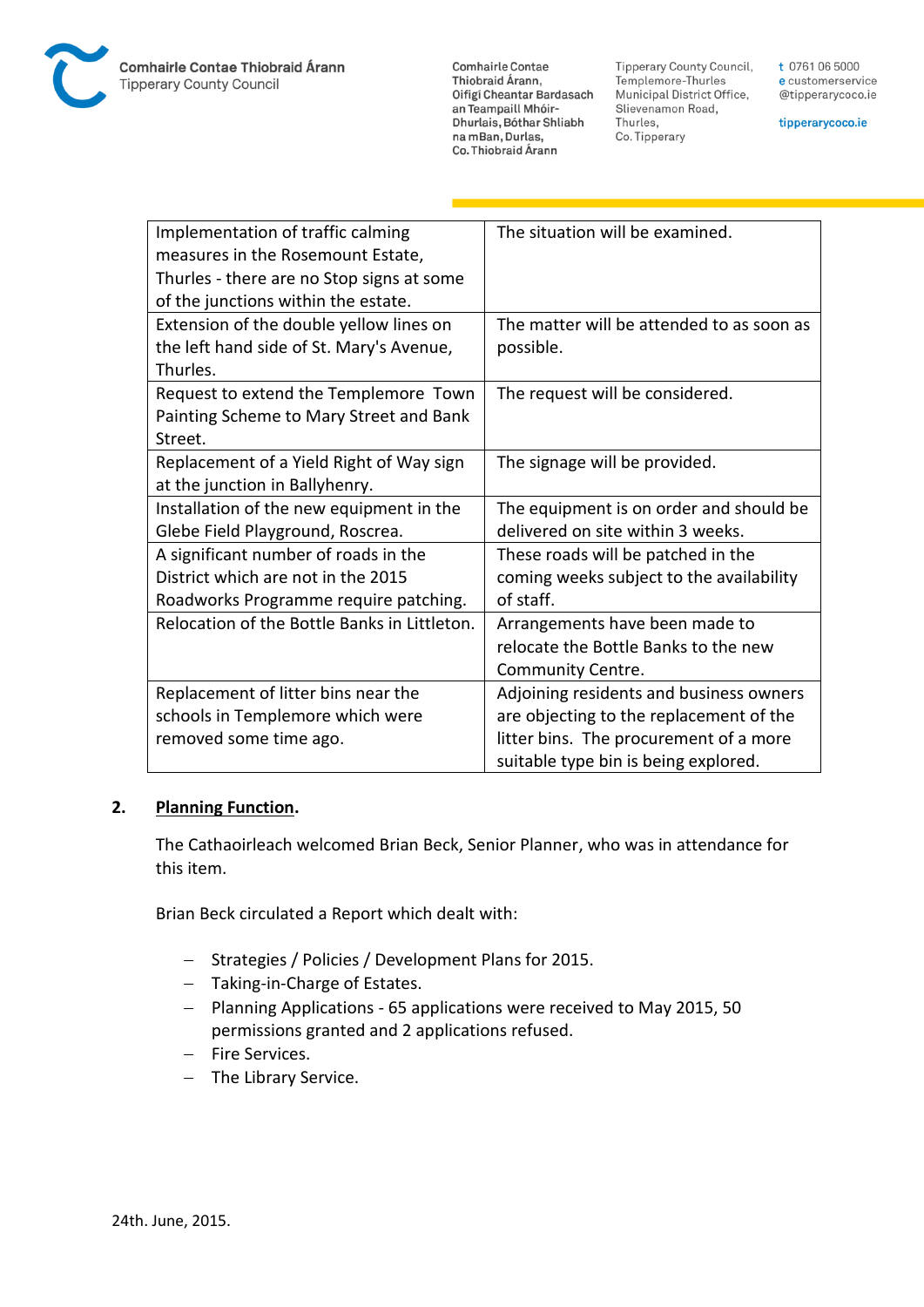

**Comhairle Contae** Thiobraid Árann. Oifigí Cheantar Bardasach an Teampaill Mhóir-Dhurlais, Bóthar Shliabh na mBan, Durlas. Co. Thiobraid Árann

Tipperary County Council. Templemore-Thurles Municipal District Office, Slievenamon Road, Thurles, Co. Tipperary

t 0761 06 5000 e customerservice @tipperarycoco.ie

tipperarycoco.ie

The Members noted the following:

- There is no formal application on hands to take the Cluain Glas Estate in charge but the position will be clarified.
- The applications for taking estates in charge are currently being processed and a priority list is being drawn up.
- Planning Staff will attend the November Municipal District Meeting to give an update on the taking in charge of estates throughout the District.
- There has been a significant increase in the number of planning consultations mainly for commercial and job creation type developments.
- The new Planning Regulations are expected to come into force within the next month.
- Three / four Variations to the current Development Plan will be put forward in the next year.
- Work on the preparation of Local Area Plans for Thurles and Cashel has commenced as these Plans have been extended and it is hoped to complete Local Area Plans for the other Towns within their statutory period i.e. before the current plans expire. The adoption of Local Area Plans is a much shorter process to the adoption of Development Plans.
- The attendance at recent Workshops arranged by the Planning Section has been poor and a further Workshop will take place in the Anner Hotel on Monday 29th. June, 2015.
- The opening hours of libraries in the County is being reviewed by the Director of Services and County Librarian but there are staff implications if the overall opening hours are increased.
- It is not possible to give a timescale for the Templemore Fire Station Project as there is a formal procurement process for the selection of a contractor.

The Cathaoirleach thanked Brian Beck for his presentation and Brian left the Chamber.

## **3. To Consider Taking in Charge the Castlecourt Housing Estate, Castlequarter, Borrisoleigh.**

The Meetings Administrator advised that the Director of Roads, Transportation, Health and Safety has recommended that the road serving the Castlecourt Estate, Castlequarter, Borrisoleigh be declared a public road and that the open spaces, carparks, sewers, watermains and service connections within the development be taken in charge.

It was proposed by Councillor Willie Kennedy, seconded by Councillor Seamus Hanafin and resolved: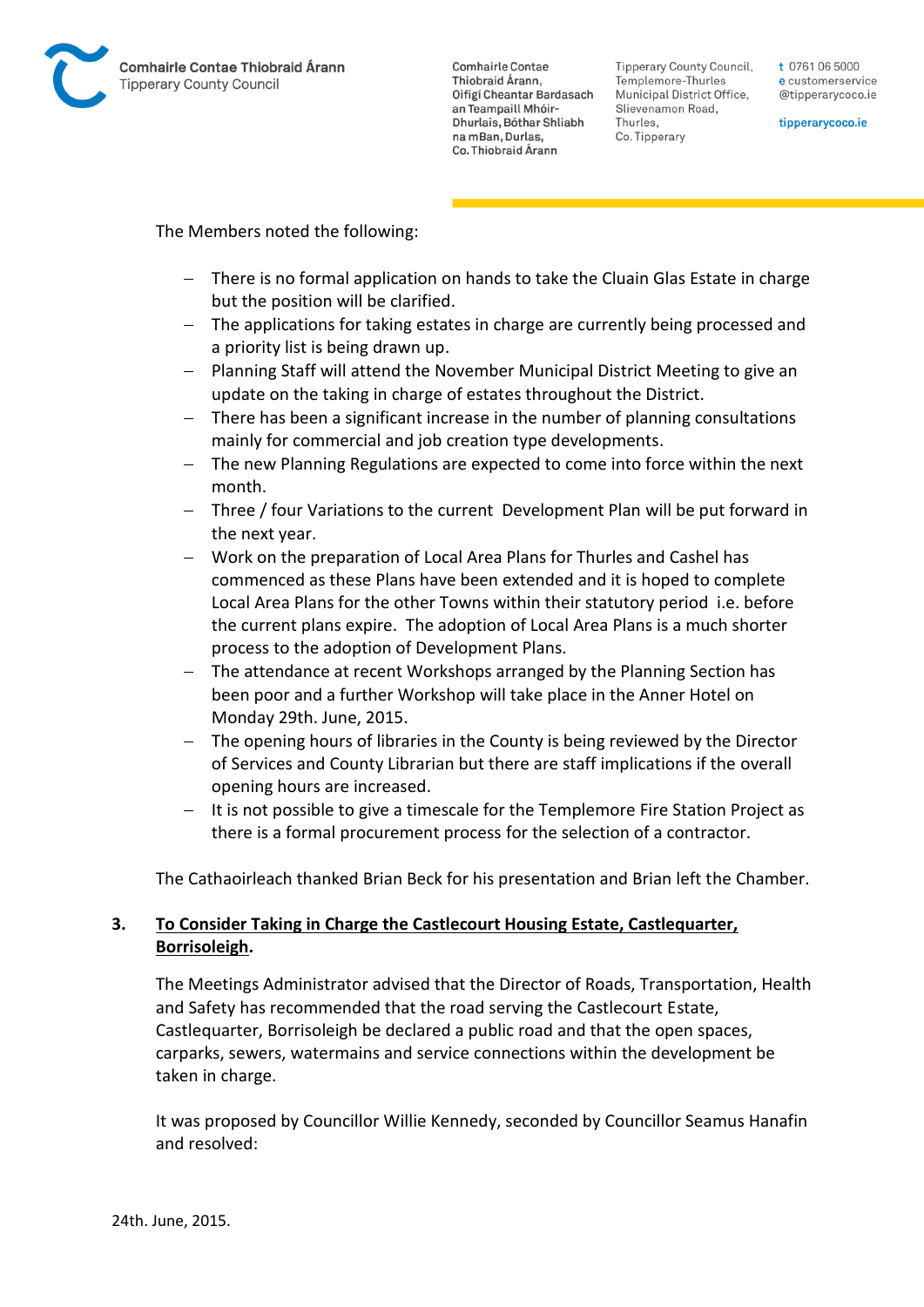**Comhairle Contae** Thiobraid Árann, Oifigí Cheantar Bardasach an Teampaill Mhóir-Dhurlais, Bóthar Shliabh na mBan, Durlas. Co. Thiobraid Árann

**Tipperary County Council,** Templemore-Thurles Municipal District Office, Slievenamon Road, Thurles, Co. Tipperary

t 0761 06 5000 e customerservice @tipperarycoco.ie

tipperarycoco.ie

"That pursuant to the provisions of Section 180 of the Planning & Development Act, 2000 (as amended) and Section 11 of the Roads Act, 1993, this Municipal District hereby agrees to declare the Road serving the Housing Estate known as Castlecourt Estate, Castlequarter, Borrisoleigh to be public and to take in charge the open spaces, carparks, sewers, watermains and service connections within the development, as per the map which was on public display during the prescribed period and as outlined in the Director of Services Report to Members for the June 2015 Municipal District Meeting."

## **4. Update on 2015 Works Programmes.**

The District Engineer advised that:

- $-$  The Surface Dressing Programme is in progress.
- Work under the Restoration Improvement Programme has commenced in the Grange and Roscrea areas.
- Three of the four applicants selected under the Community Involvement Scheme have paid the local contribution and another applicant will be selected if the fourth does not pay.
- Members should submit requests for their Tertiary Roads Allocation immediately if they intend combining it with proposals under the Community Involvement Scheme.

## **5. Update on Projects.**

| Thurles Town Park.                                                                          | Work on the Town Park is progressing and<br>should be substantially complete by the<br>end of July.                                                                                                                                                      |
|---------------------------------------------------------------------------------------------|----------------------------------------------------------------------------------------------------------------------------------------------------------------------------------------------------------------------------------------------------------|
| Liberty Square<br><b>Thurles</b><br>Refurbishment.                                          | The Traffic Review and Safety Audit<br>Reports were received yesterday and are<br>currently being assessed by the Design<br>who<br>will<br>incorporate<br>Team<br>any<br>recommendations<br>the.<br>final<br>in<br>documentation for the Part 8 Process. |
| Extension<br>and<br>to<br>Refurbishment of<br>the.<br>Offices at Castle Avenue,<br>Thurles. | The Design Team's Report on the Tenders<br>received has been completed and is under<br>consideration.                                                                                                                                                    |
| Repairs / Improvements<br>to Templemore Town Hall                                           | Improvements will be undertaken to the<br>barges and plaster in the coming months.                                                                                                                                                                       |
| 24th. June, 2015.                                                                           |                                                                                                                                                                                                                                                          |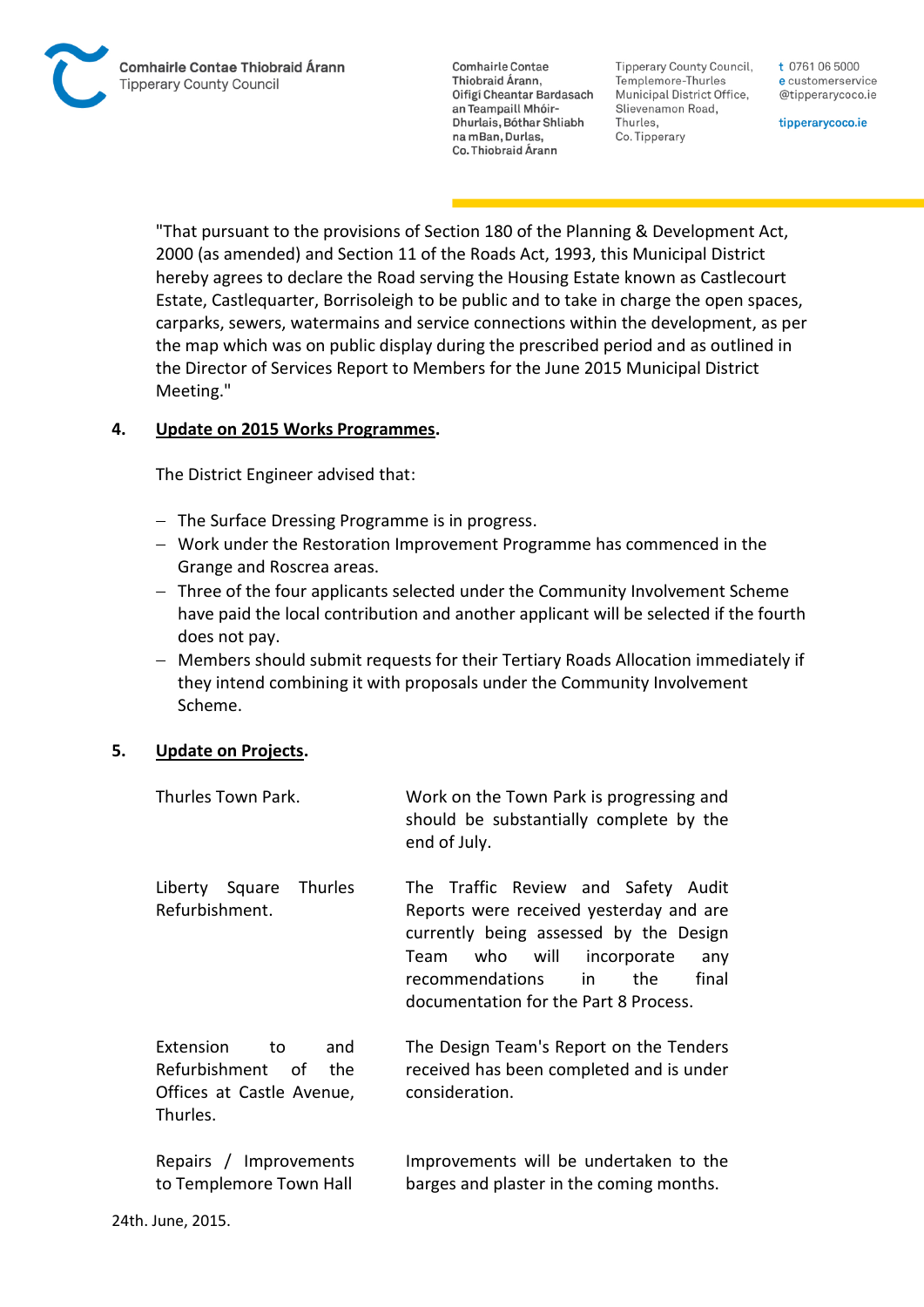

**Comhairle Contae** Commance Contac<br>Thiobraid Árann,<br>Oifigí Cheantar Bardasach an Teampaill Mhóir-Dhurlais, Bóthar Shliabh na mBan, Durlas, Co. Thiobraid Árann

**Tipperary County Council,** Templemore-Thurles Municipal District Office, Slievenamon Road, Thurles, Co. Tipperary

t 0761 06 5000 e customerservice @tipperarycoco.ie

tipperarycoco.ie

| Templemore Town Park |           | A number of layouts for the additional |  |  |  |  |  |
|----------------------|-----------|----------------------------------------|--|--|--|--|--|
| Extension.           |           | land purchased are currently being     |  |  |  |  |  |
|                      | prepared. |                                        |  |  |  |  |  |

Village Enhancement Works. The District Engineer is preparing plans to upgrade footpaths at the following locations:

- Littleton from St. Bridget's Terrace to the Community Centre.
- Pallas Street, Borrisoleigh.
- Main Street, Templetuohy.

The following matters were raised by Members:-

| Item.                                                                                                                                                                                    | Response.                                                                                                                                                                         |  |  |
|------------------------------------------------------------------------------------------------------------------------------------------------------------------------------------------|-----------------------------------------------------------------------------------------------------------------------------------------------------------------------------------|--|--|
| Templemore Town Hall - the<br>Town Hall is very important to<br>the people of Templemore and<br>an Architect / Engineer should be<br>engaged to survey the facade of<br>the building.    | It is proposed to engage an<br>Architect to survey the Town Hall<br>but some investigative work is<br>undertaken<br>before<br>being<br>proceeding to make such an<br>appointment. |  |  |
| Delay in progressing the Liberty<br>Square Scheme and the new<br>Carpark - there is disquiet with<br>the lack of progress over recent<br>months.                                         | The delay<br>due<br>the<br>to<br>is<br>requirement to complete<br>a<br>Traffic & Safety Audit.<br>There will be a single Part 8<br>Process for Liberty Square and<br>the Carpark. |  |  |
| Development of the carpark at St.<br>Patrick's Cemetery - there is<br>significant congestion in the area<br>at funerals.                                                                 | A layout plan for the carpark will<br>be prepared as soon as possible.                                                                                                            |  |  |
| Roscrea Enhancement Scheme -<br>the plans have been well<br>received but there should be<br>further consultation before they<br>are finalised to ensure "buy-in"<br>by the stakeholders. | The Enhancement Scheme will<br>initially concentrate on the Main<br>Street / Castle Street / Carpark<br>area and the detailed plans are<br>being prepared.                        |  |  |
| The feasibility of connecting the<br>Ladyswell Walk to the Town Park.                                                                                                                    | Such a proposal is not feasible at<br>present as it would require the<br>acquisition of land.                                                                                     |  |  |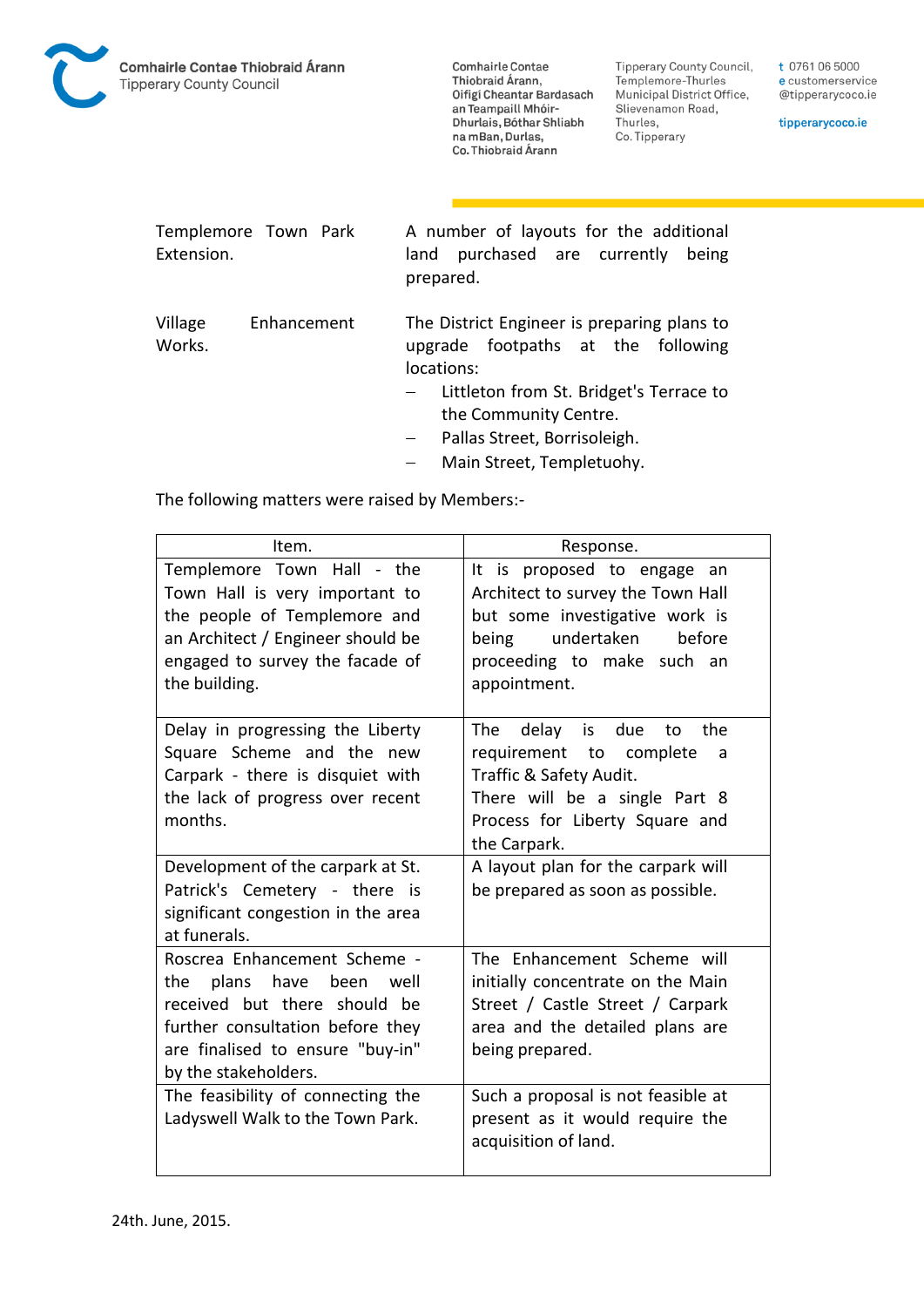

**Comhairle Contae** Thiobraid Árann. Oifigí Cheantar Bardasach an Teampaill Mhóir-Dhurlais, Bóthar Shliabh na mBan, Durlas. Co. Thiobraid Árann

Tipperary County Council. Templemore-Thurles Municipal District Office, Slievenamon Road, Thurles, Co. Tipperary

t 0761 06 5000 e customerservice @tipperarycoco.ie

tipperarycoco.ie

| Modification of the entrance to | The request will be examined. |
|---------------------------------|-------------------------------|
| the Ladyswell Walk at Mill Road |                               |
| to facilitate access for people |                               |
| with mobility issues.           |                               |

#### **6. Notices of Motion.**

#### **(a) Notice of Motion in the name of Councillor J. Hogan.**

Councillor John Hogan formally moved the following Notice of Motion in his name:

"I am calling on Tipperary County Council to improve the safety of the 'T' Junction at Ballybeg, Littleton and to introduce measures to slow down traffic on the Ballybeg Road."

Councillor Hogan stated that the Motion is self explanatory. He pointed out that a number of accidents has occurred at this location recently and that improved signage should be erected as a matter of urgency.

The District Engineer advised that the signage and lining at the junction has been improved.

## **(b) Notice of Motion in the name of Councillor J. Hogan.**

Councillor J. Hogan formally moved the following Notice of Motion in his name:

"I am calling on the Templemore-Thurles Municipal District to grant a civic reception to The CBS Young Social Innovators Project Group "Farm Sense" for their outstanding achievement in winning the Y.S.I. National Competition section "Making our world a safer place" and winning the SAGE Global Young Entrepreneurs national final. The group will now represent Ireland in the SAGE Global Young Entrepreneurs competition in Seoul, South Korea."

Councillor Hogan gave a brief outline of the project and indicated that their invention would have a practical application which should reduce child fatalities on farms involving tractors. He added that the Group is now endeavouring to raise sponsorship to finance their trip to Seoul, South Korea and proposed that the Municipal District give a contribution.

It was agreed that the Group be invited to make a presentation on their project at the July Monthly Meeting and that a contribution be made to the Group towards the cost of their trip to Seoul.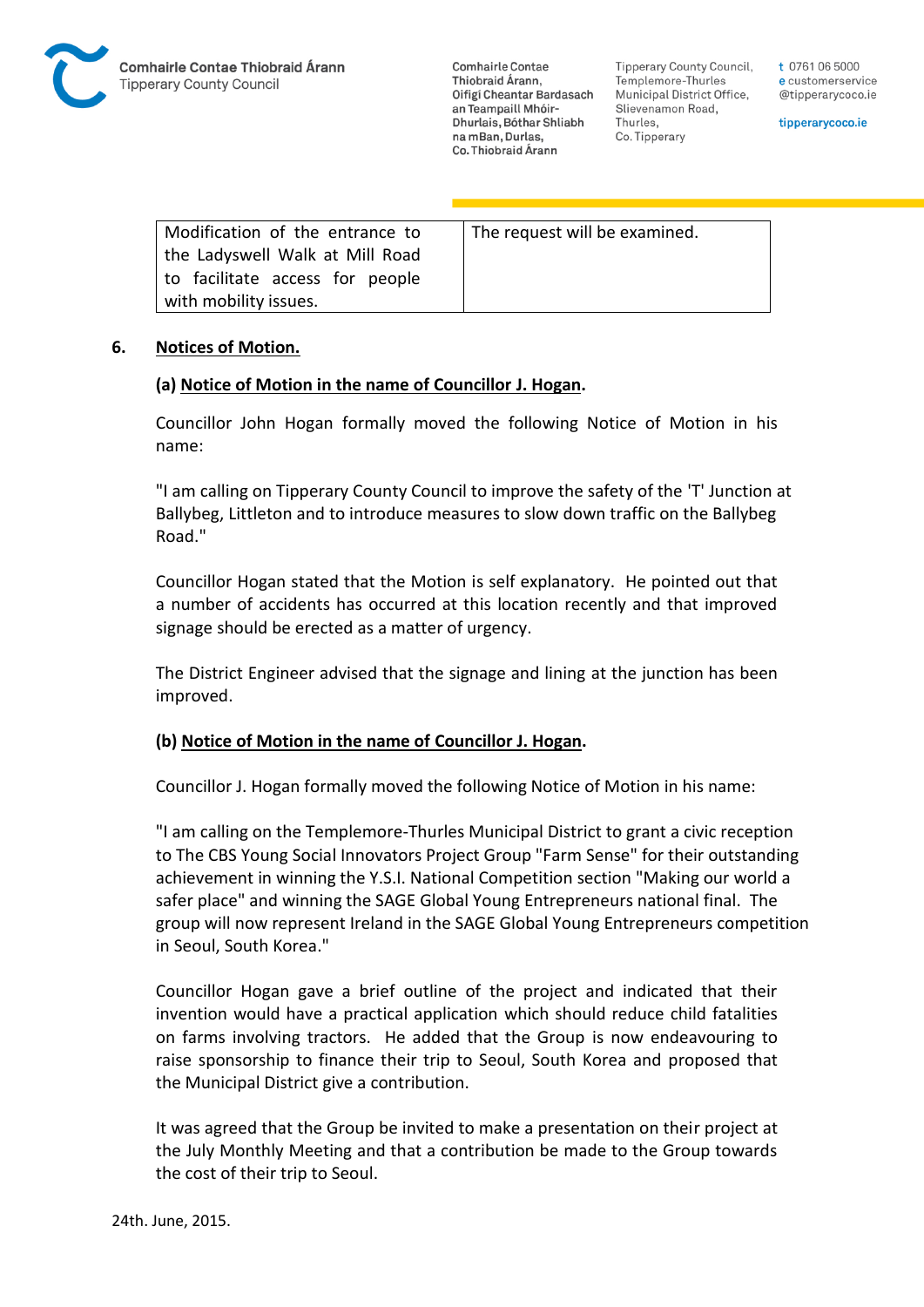

**Comhairle Contae** Thiobraid Árann. Oifigí Cheantar Bardasach an Teampaill Mhóir-Dhurlais, Bóthar Shliabh na mBan, Durlas. Co. Thiobraid Árann

**Tipperary County Council,** Templemore-Thurles Municipal District Office, Slievenamon Road, Thurles, Co. Tipperary

t 0761 06 5000 e customerservice @tipperarycoco.ie

tipperarycoco.ie

## **7. Correspondence.**

#### (i) The River Mall (Templemore) Flood Relief Scheme.

The Meetings Administrator reported that the Office of Public Works had:

- $-$  Responded, by letter dated 22nd. June, 2015, to our submission setting out the issues raised at the April Meeting of the Municipal District in relation to the Flood Relief Scheme.
- Confirmed that, if no further correspondence on the matter is received by the 3rd. July, 2015, it will be taken that the reply has satisfied our concerns and that the formal consultation on the matter has been completed.

Michael Hayes, Senior Engineer advised that the Council is unhappy with the OPW's proposal for dealing with the obsolete section of the Mall River when the new channel is constructed and operational. He recommended that the existing channel be piped and filled with suitable matter to a level agreed with the Municipal District engineering staff and that the work also include for the accommodation of existing discharges into the channel.

It was agreed that this proposal be forwarded to the Office of Public Works for implementation.

#### **8. Votes of Sympathy / Congratulations.**

There were no votes of sympathy / congratulations.

#### **9. Any Other Business.**

| Issue                                       | Response                                 |  |  |
|---------------------------------------------|------------------------------------------|--|--|
| Provision of a water tap at St. Mary's      | An application for a water connection    |  |  |
| Cemetery to facilitate maintenance of the   | should be made to Irish Water.           |  |  |
| Garden of Remembrance.                      |                                          |  |  |
| Urgent need to cut back growth at road      | The request will receive attention.      |  |  |
| junctions (Killinan, Dark Road, O'Hallorans |                                          |  |  |
| Brittas Road, Thurles and other areas) as   |                                          |  |  |
| it interferes with the sight lines.         |                                          |  |  |
| Gortnahoe Graveyard - The Caretaker has     | Grass cutting and general maintenance in |  |  |
| requested the Council to cut the grass      | rural graveyards is arranged by local    |  |  |
| fortnightly during the Summer and to        | committees.                              |  |  |
| remove the heap of soil / rubble which      |                                          |  |  |
| has accumulated.                            |                                          |  |  |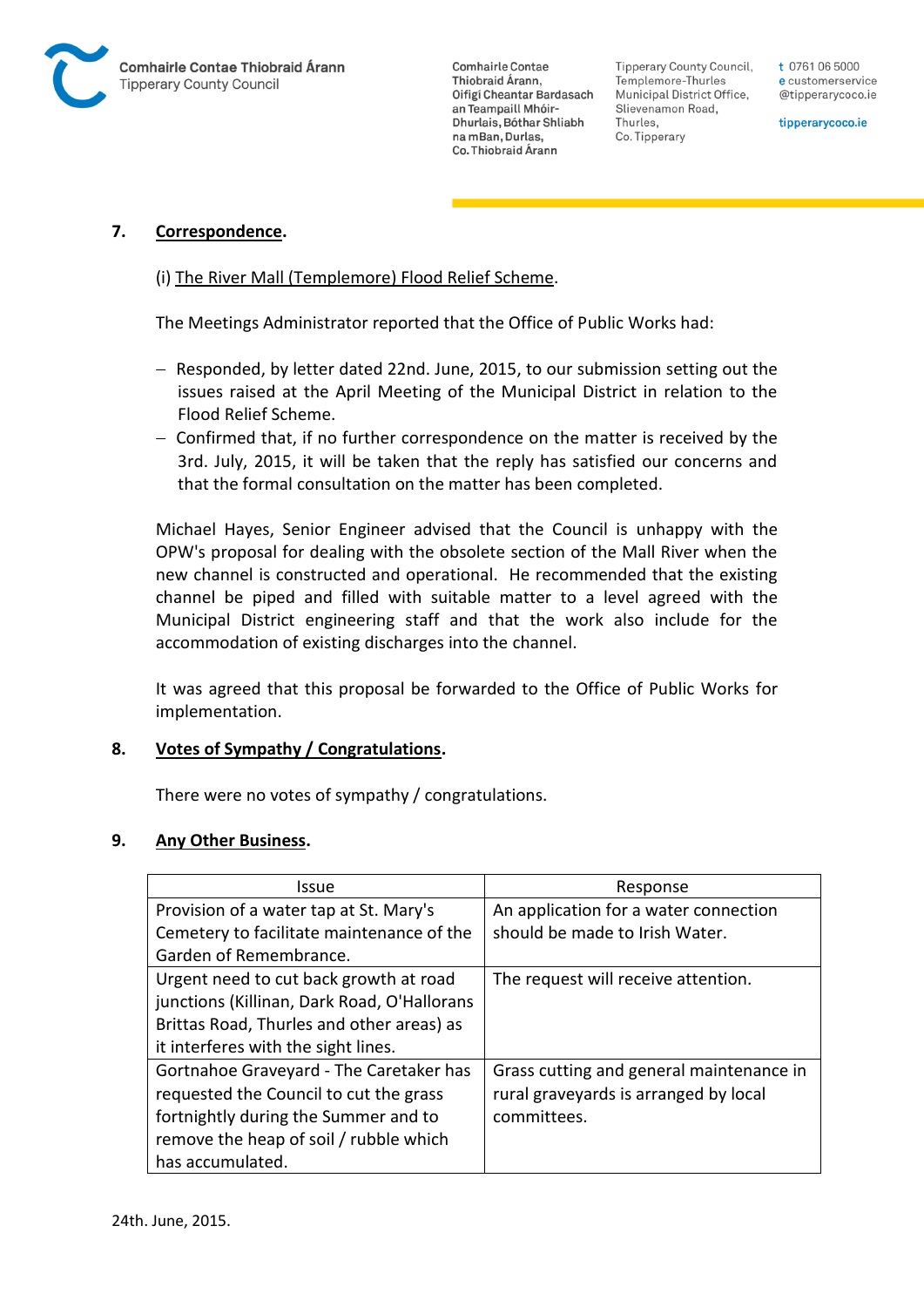

**Comhairle Contae** Commante Contae<br>Thiobraid Árann,<br>Oifigí Cheantar Bardasach an Teampaill Mhóir-<br>Dhurlais, Bóthar Shliabh na mBan, Durlas,<br>Co. Thiobraid Árann

Tipperary County Council,<br>Templemore-Thurles<br>Municipal District Office, Slievenamon Road, Thurles, Co. Tipperary

t 0761 06 5000 e customerservice @tipperarycoco.ie

tipperarycoco.ie

| Flooding at Maxfort, Horse & Jockey.          | The matter will be investigated.                                      |  |
|-----------------------------------------------|-----------------------------------------------------------------------|--|
| Childers Park, Thurles:                       | The residents are in a better position to                             |  |
| Issues with dog fouling on the green.         | deal with the dog fouling as the animals                              |  |
| Parking on the green on Match Days in         | are owned by people living on the estate.                             |  |
| Semple Stadium.                               | Parking on the green will be referred to                              |  |
| New Residents Association seeking a           | the Gardai for attention.                                             |  |
| small playground.                             | There is unlikely to be any funding in the                            |  |
|                                               | short-term for a playground at this                                   |  |
|                                               | location.                                                             |  |
| Reinstatement of the footpath at Emmet        | The request will be referred to the                                   |  |
| Street which was damaged in the course        | Engineer for attention.                                               |  |
| of installing the foot bridge.                |                                                                       |  |
| Derelict building at Mitchel Street, Thurles  | The property will be inspected and a                                  |  |
| (Sweeneys) - residents are concerned          | report prepared under the Derelict Sites                              |  |
| about the danger of slates and chutes         | Act 1990.                                                             |  |
| falling into the street and there is also an  |                                                                       |  |
| issue with vermin.                            |                                                                       |  |
| Failure of the Department of Social           | The current Thurles CES was due to finish                             |  |
| Protection to allow the recruitment of        | on 6th. March 2015 but has been                                       |  |
| personnel for the Community                   | extended. The three existing schemes in                               |  |
| Employment Scheme - the numbers               | Tipperary are being amalgamated at the                                |  |
| currently on the Scheme are down from         | behest of the DSP and it is expected that                             |  |
| an approved number of 16 to 5.                | approval to the new amalgamated<br>scheme will be issued in mid July. |  |
| Removal of trees in St. Patrick's Cemetery,   | This is a difficult issue to resolve as there                         |  |
| Thurles - A grave owner is upset as the       | is a small number of grave owners                                     |  |
| headstone is being destroyed and              | affected while the majority who are not,                              |  |
| requires ongoing cleaning.                    | might not favour the removal of trees.                                |  |
| Garranroe Lane - patching of the lane has     | The matter will receive attention.                                    |  |
| not been completed.                           |                                                                       |  |
| Siting of mobile flashing lights at locations | The suggestion will be considered.                                    |  |
| where there is a tendency for speeding.       |                                                                       |  |
| Request from residents for the removal of     | The matter will be examined.                                          |  |
| a tree at the entrance to Ikerrin Court -     |                                                                       |  |
| the area is a magnet for anti-social          |                                                                       |  |
| behaviour.                                    |                                                                       |  |
| Flooding problem at St. Bridget's Terrace,    | The complaint will be investigated.                                   |  |
| Littleton.                                    |                                                                       |  |
| Dip at the edge of the road to Moyne          | The location will be inspected.                                       |  |
| (after Garranroe Cross) following road        |                                                                       |  |
| resurfacing.                                  |                                                                       |  |
|                                               |                                                                       |  |